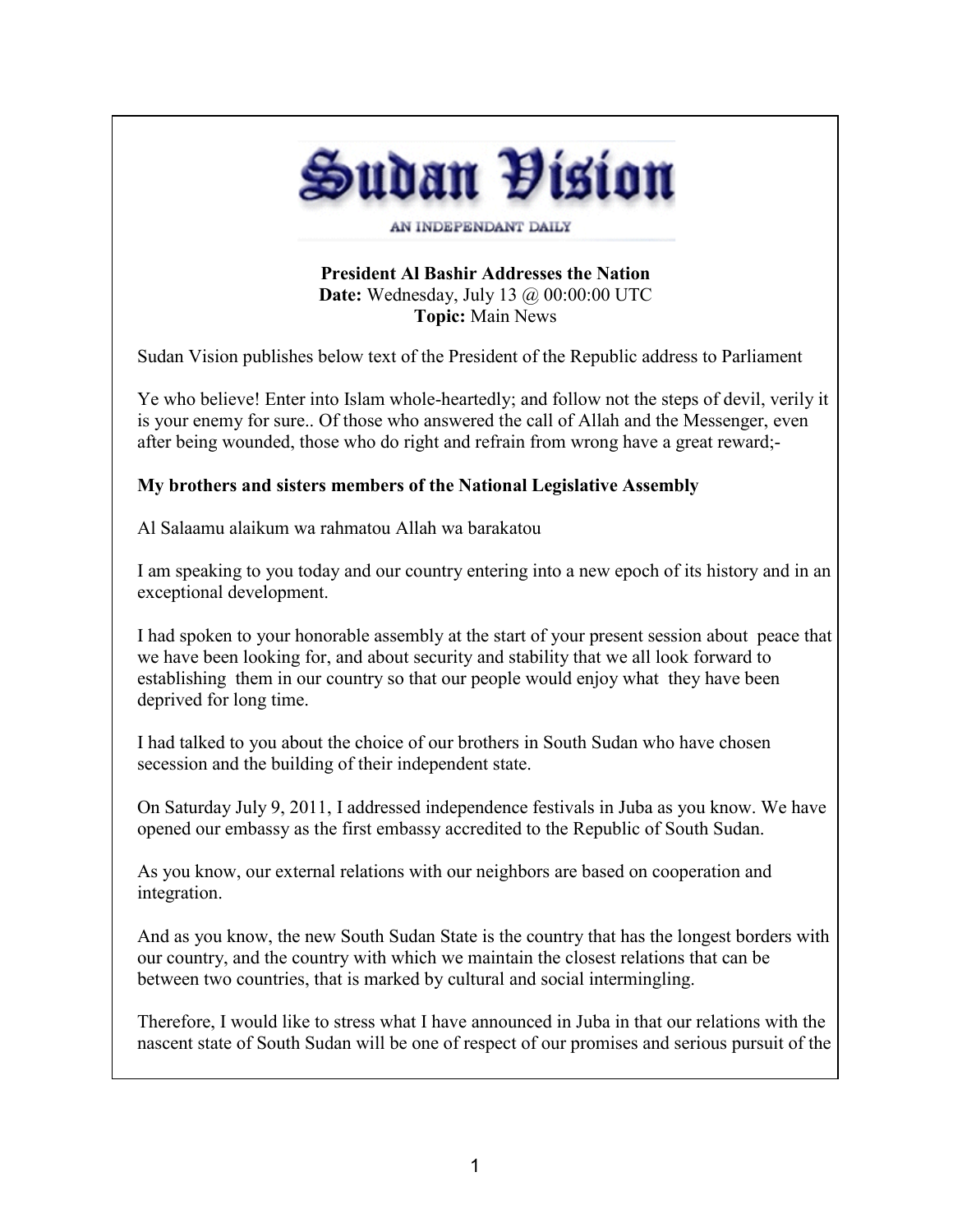consolidation of stability and the building of positive neighborly relations.

We are strongly convinced that established common interests, social ties with our brothers in South Sudan should unite us and that secession should not be a cause for cutting off such relations.

We have invited our brothers in South Sudan and we again invite them while they are celebrating their new state that we should cherish our common objectives and that we should look to future for building and developing our two nations.

It was in this same spirit that we went ahead with the implementation of all CPA's clauses and expressed our willingness to address the remaining and pending issues through negotiation. This is why we are seriously dealing with the African Union's High – level Committee headed by President Thabo Mbeki on the security of South Kordofan and Blue Nile regions.

Our objectives have always been to extend security and the authority of the state and the implementation the peace agreement obligations with respect to security arrangements.

In addition to our earnest quest to implement the security arrangements clause of CPA, we are working to complete popular consultation procedures according to the provisions of the law that was endorsed by your assembly last year.

I would like here to tell the citizens of South Kordofan and Blue Nile that they should rest assured that we are keen to extend fair political participation for them and enable them to administer their affairs.

We shall go ahead in implementing extensive development projects in both regions since the citizens of both regions have been the ones who have been most affected by war so that they can catch up with other states and develop their natural resources.

The popular consultation is basically an opportunity for conducting a dialogue amongst the citizens of the two states through mechanisms that have been provided for in the law for reaching a common understanding and achieving the aspiration of the citizens of these states politically and economically.

This can only take place through dedication and through national responsibility of Sudanese. The government renews its solid belief that clarity and frankness to our citizens are the best ways of addressing all issues of concern to us.

I would like to tell you that we are working to amend the popular consultation law by extending the time frame to provide the citizens of the two regions sufficient time in which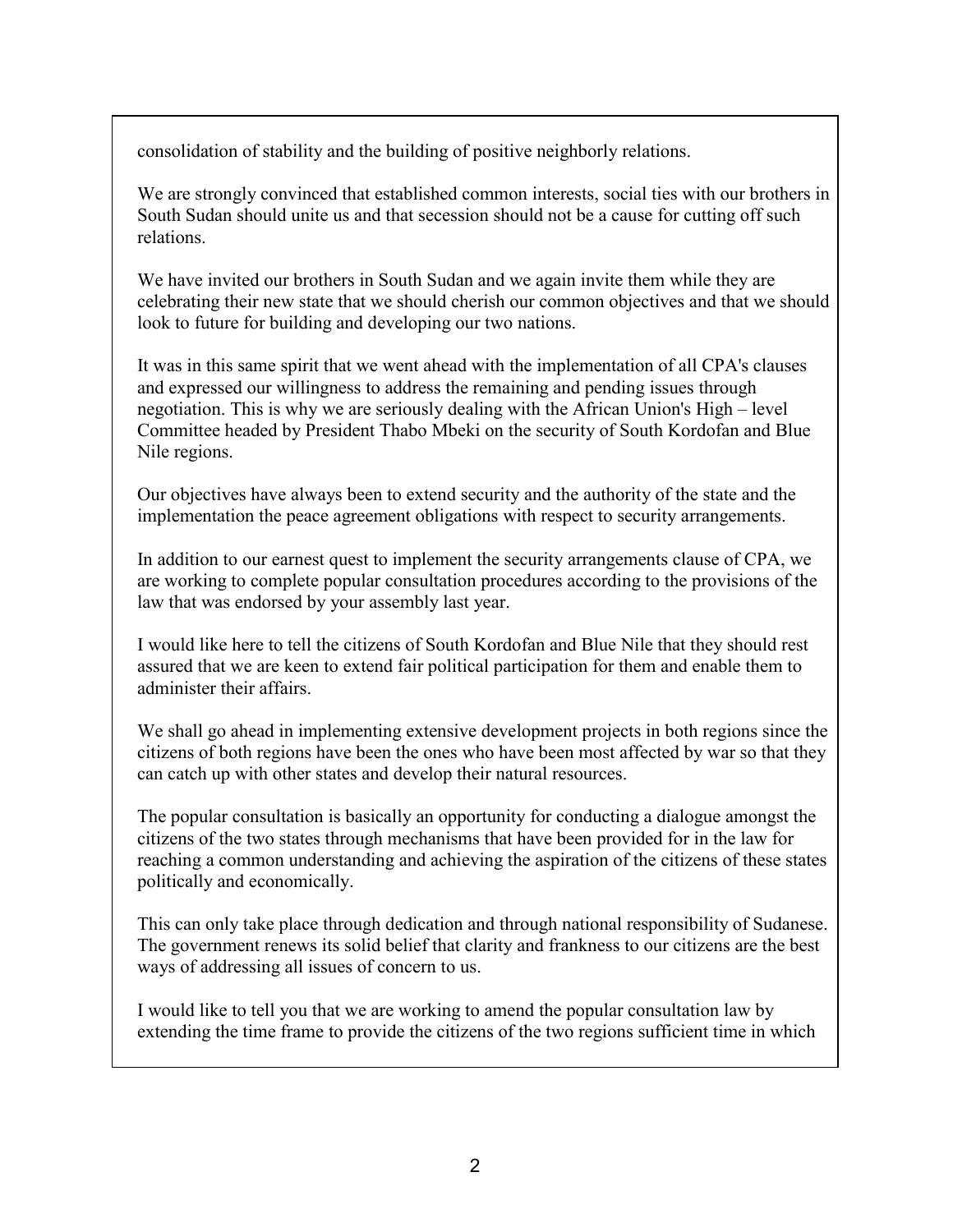to conduct more consultation to address the situations in the two regions.

## **My brothers and sisters,**

We shall continue to address the situations in the Sudan politically, economically in the area of security taking a realistic approach, our main objective being to establish stability, meet the needs of the citizens and react to the aspirations of the people in the two regions.

We are confident that we are moving in the correct path and are aware of the obstacles ahead in order to take the necessary procedures to avoiding them.

And since we have entered a new phase of our political history, which is the Second Republic; and since we believe that our generations to come have the right to enjoy security and development, I would like to outline the main features of the future.

The next stage will be that of the Second Republic in which we shall concentrate on peace and development and for achieving all this, we must be persistent and patient so that things would go smoothly.

The principles on with the Second Republic are based will be the rule of law, extension of justice, enhancement of the spirit of the nation and ensuring citizens rights, transparency in taking decisions, integrity in handling public funds, accountability and the adoption of public office efficiency and equity criteria.

The Sudan with its new borders will be more capable to manage its territories and defend its land, provide services, exploit its wealth, initiate investment opportunities and achieve overall development of the country.

We renew our trust in the Sudanese people and its intelligence and awareness for the revival of our nation which will only take place through our people

We have taken major steps to enhance our economy by adopting new economic and financial polices to compensate for the deficiency of petroleum revenue.

Thus we have cut back on public expenditure, reduced expenditure, reviewed development priorities, diversified production, increased export and reduced imports, doubled revenue and encouraged national and foreign investments .

In this context, we have introduced a 3-yeaer emergency program the details of which will be explained to you by the finance and national economy minister.

A number of austerity measures have been taken, including a number of packages of procedures.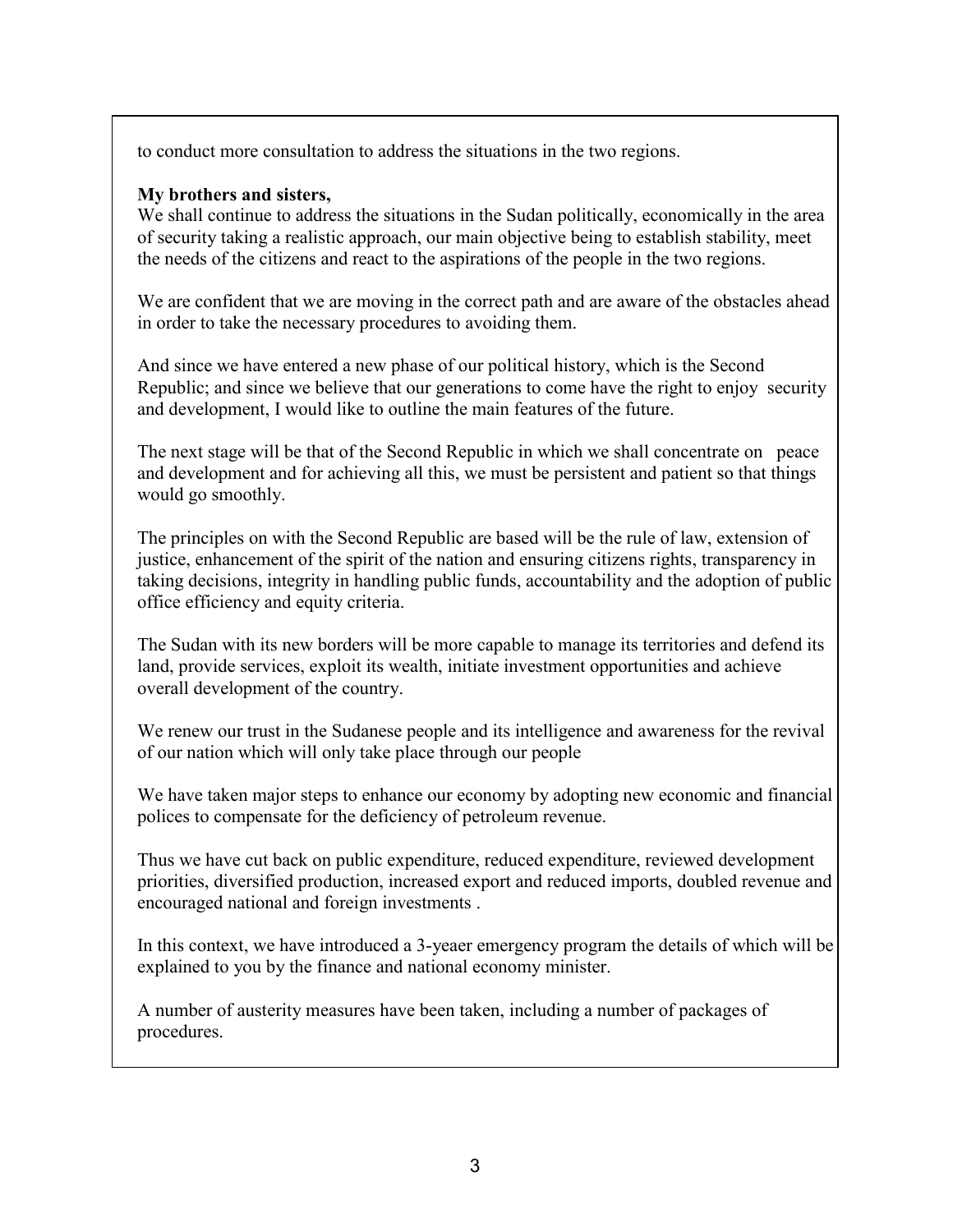In addition, we shall submit to you an amendment of the current budget for addressing these new changes but I assure you the amended bill will not include new taxes or fees.

The economic procedures packages also include the issuance of a new currency in the coming days according to the details to be announced by the central bank for meeting the secession obligations since South Sudan State will issue its new currency.

On the other hand, we have started to boost our economic partnerships in the fields of petroleum, minerals and agriculture with the State of China and other friendly countries and with Arab funds, Malaysia, Turkey, India and Brazil.

These plans and partnerships include projects and programs that cover all the states of Sudan which means new opportunities for reviving our country in the various development fields and providing job opportunities and improving the standard of living of citizens.

As regards Darfur, we are going ahead in implementing development, security and social peace projects.

On the other hand, the Qatari capital of Doha will witness after tomorrow Thursday July 14 the signing of the final peace document which will close the Darfur crisis file for ever.

The signing of the Darfur document will transform our beloved region of Darfur to new horizons of hope and opportunities and from here I call on all peace lovers to work with us for extending stability in Darfur so that it can become the engine of fo the revival of whole Sudan.

## **My brothers and sisters,**

We shall go ahead whilst Sudan is entering the New Republic era in the national dialogue with all the components of the society, political, social and native for achieving a wide national consensus on a common strategy.

The political dialogue will continue for coming up with a common understanding on the system of government, its machineries and structures and which include guiding principles for drafting a permanent constitution of the country by a wide national committee. The draft constitution will then be presented to you and then to the people to decide on a free referendum the system of rule they want.

Within the few coming days we shall start consultation for the formation of the committee which will include jurists and legal experts on the law, politics and economic.

We call on all the citizens to participate in this national dialogue in a spirit of responsibility